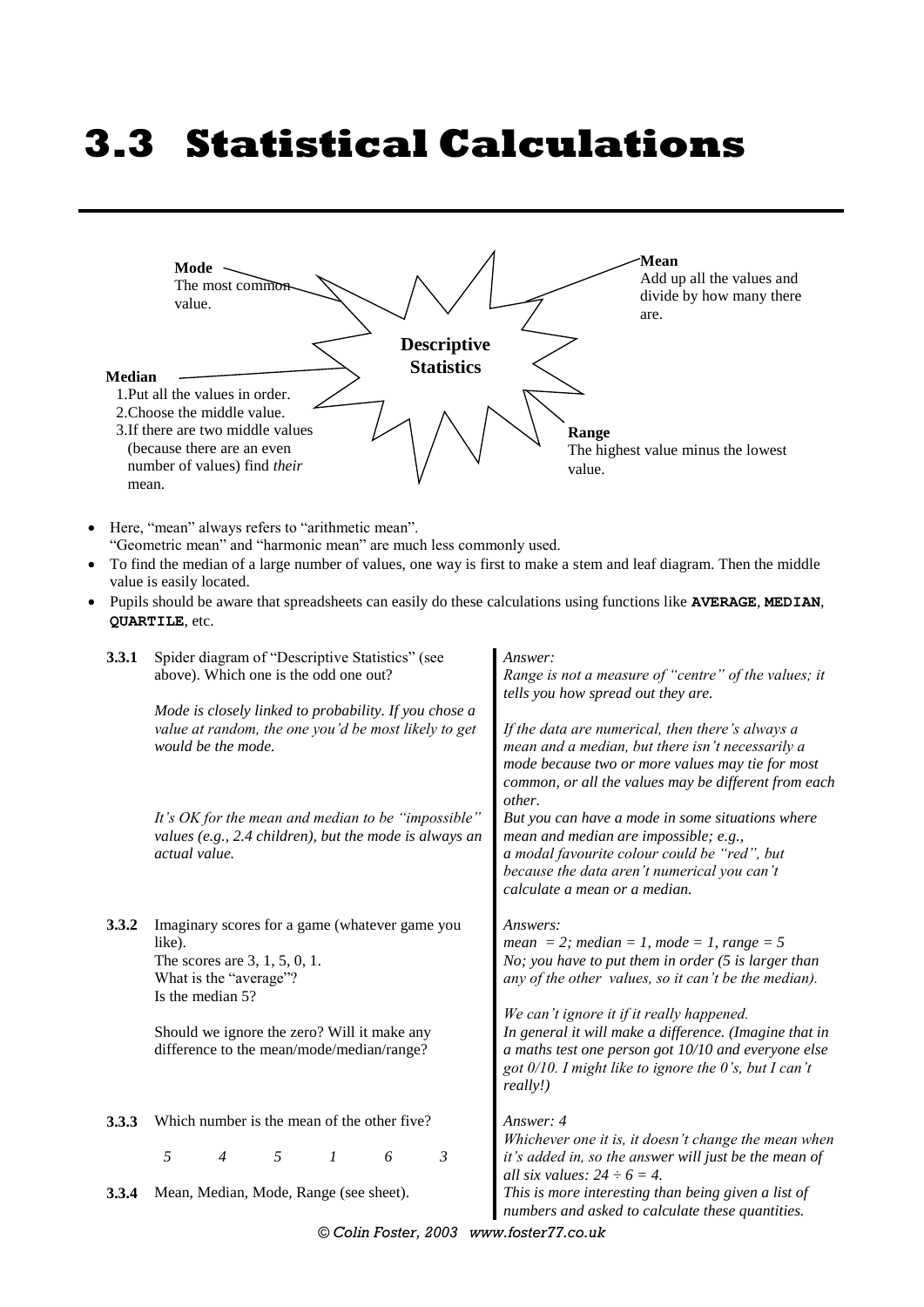|       |                                                                                                                                                                                                           | Pupils can invent similar puzzles.                                                                                                                                                                                                                     |  |  |  |  |  |
|-------|-----------------------------------------------------------------------------------------------------------------------------------------------------------------------------------------------------------|--------------------------------------------------------------------------------------------------------------------------------------------------------------------------------------------------------------------------------------------------------|--|--|--|--|--|
| 3.3.5 | Possible or Impossible? (see sheet)                                                                                                                                                                       | This task encourages careful logical thinking and<br>lots of experimentation with finding mean, mode,<br>median and range of invented data.                                                                                                            |  |  |  |  |  |
|       | What if? (see same sheet)                                                                                                                                                                                 | Explores the concept of "linear coding"; the result<br>being that if $y = ax + b$ then $\overline{y} = a\overline{x} + b$ . This<br>happens because $\sum y = a \sum x + nb$ , so<br>$\frac{\sum y}{n} = a \frac{\sum x}{n} + b = a\overline{x} + b$ . |  |  |  |  |  |
| 3.3.6 | Advantages and Disadvantages (see sheet).<br>Why do you think we have three different ways of<br>working out an average?<br>(Is it just to make life complicated?!)                                       | It's important to think through the advantages and<br>disadvantages of each measure and when they are<br>more or less appropriate.                                                                                                                     |  |  |  |  |  |
|       | Imagine a company. These are the annual salaries of<br>the people who work there:<br>£20 000; £20 000; £20 000; £20 000; £20 000; £200<br>000 (the boss).                                                 |                                                                                                                                                                                                                                                        |  |  |  |  |  |
|       | What is the mean salary?<br>The boss writes an advert for a job at his company<br>and he says, "The average salary here is £50 000 per                                                                    | Answer: £50 000                                                                                                                                                                                                                                        |  |  |  |  |  |
|       | year."<br>What do you think about that?                                                                                                                                                                   | It's misleading because everyone except him earns<br>less than half of that! The median and the mode<br>would be more honest here.                                                                                                                     |  |  |  |  |  |
|       | Think of a situation where the mode or the median<br>would be misleading.                                                                                                                                 | The boss might say to the shareholders, "Our<br>average (median/mode) salary for the whole staff is<br>only £20 000". This conceals his "fat-cat" salary!                                                                                              |  |  |  |  |  |
| 3.3.7 | It can be fun to invent similar scenarios.<br>"Birthdays are good for you. Statistics show that<br>people who have the most birthdays live the<br>longest!"<br>Why is that silly?                         | Answer: birthdays just measure how many years<br>you've been alive - correlation doesn't mean that<br>one thing causes the other to happen.                                                                                                            |  |  |  |  |  |
| 3.3.8 | <b>NEED</b> "Routes to School" sheets (2 copies on the<br>sheet).                                                                                                                                         | Answers:<br>median<br>mode<br>route<br>mean<br>range                                                                                                                                                                                                   |  |  |  |  |  |
|       |                                                                                                                                                                                                           | 21.95<br>22<br>22<br>$\boldsymbol{A}$<br>16                                                                                                                                                                                                            |  |  |  |  |  |
|       | Maths tells you the likelihood of being on time if you                                                                                                                                                    | 21.6<br>11<br>$\boldsymbol{B}$<br>24<br>21                                                                                                                                                                                                             |  |  |  |  |  |
|       | travel by different routes, but it can't tell you what<br>you should $do$ – something may be more important to<br>you than arriving as quickly as possible; e.g.,<br>travelling with a particular friend. | Pupils could mention other relevant factors, such as<br>preferring to walk or take the bus, perhaps<br>differently depending on the weather.                                                                                                           |  |  |  |  |  |
|       |                                                                                                                                                                                                           | Pupils could write their answers "to James",<br>offering him mathematical advice.                                                                                                                                                                      |  |  |  |  |  |
| 3.3.9 | Discussion: "You can prove anything with statistics."<br>Do you agree or disagree?                                                                                                                        | Perhaps the answer is that statistics can be and are<br>misused. All the more reason for understanding the<br>subject so that the wool won't be pulled over your<br>eyes!                                                                              |  |  |  |  |  |
|       | It was probably Disraeli (1804-1881) who said that<br>there are "lies, damned lies and statistics".                                                                                                       |                                                                                                                                                                                                                                                        |  |  |  |  |  |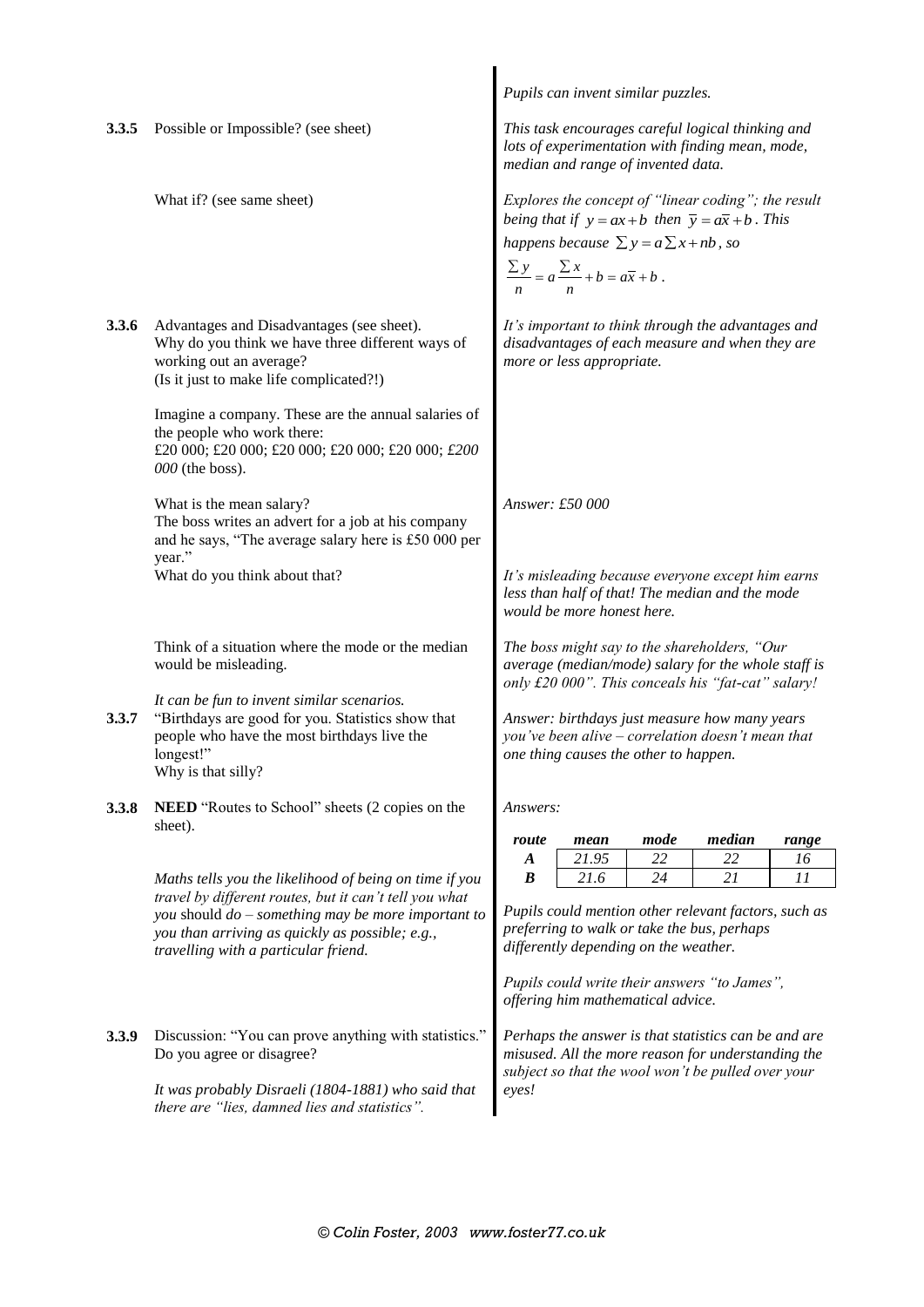## *Mean, Median, Mode, Range*

In all these questions only use numbers which are *positive integers* (or zero).

**1** Find five numbers with a mean of 10.

How many possibilities can you find?

- **2** Find five numbers with a mean of 10 and with a median that isn't 10.
- **3** Find five numbers with a mean of 10 and no mode.
- **4** Find five numbers with a mean of 10, a median of 7 and a mode of 7. (Hint: start with 7 in the middle)
- **5** Find five numbers with a mean of 4, a mode of 5, a median of 5 and a range of 5.
- **6** Find five numbers with a mean of 6, a mode of 8, a median of 6 and a range of 5.
- **7** Find five numbers with a mean of 9, a mode of 7, a median of 8 and a range of 7.

#### **Challenge**

Can you find four positive integers such that mean < mode < median? Explain your answer.

What if they don't have to be positive integers?

What other statistical inequalities can you make definite statements about?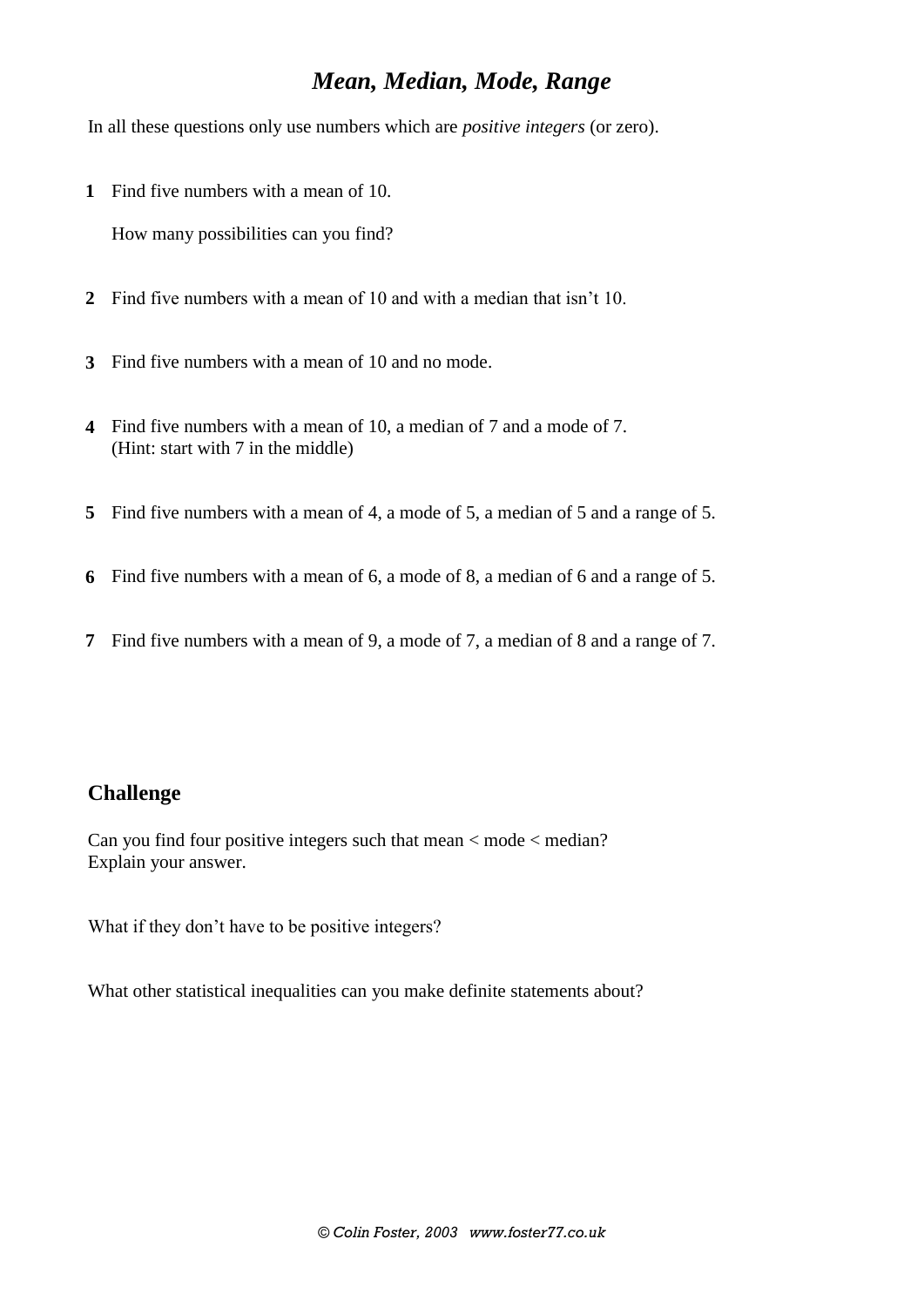## *Mean, Median, Mode, Range* **ANSWERS**



In all these questions only use numbers which are positive integers (or zero).

| 1 | Find five numbers with a mean of 10.<br>How many possibilities can you find?                                 |       | Any set of 5 numbers that sum to 50 will do, because<br>when you divide by 5 you'll get 10. |                     |                      |                      |                  |  |  |
|---|--------------------------------------------------------------------------------------------------------------|-------|---------------------------------------------------------------------------------------------|---------------------|----------------------|----------------------|------------------|--|--|
|   |                                                                                                              | e.g., | 8<br>10                                                                                     | 9<br>10             | 10<br>10             | 11<br>10             | 12<br>10         |  |  |
|   |                                                                                                              |       | 6<br>$\theta$<br>$\theta$                                                                   | 8<br>$\theta$<br>5  | 10<br>$\theta$<br>10 | 12<br>$\theta$<br>15 | 14<br>50<br>20   |  |  |
| 2 | Find five numbers with a mean of 10 and with a<br>median that isn't 10.                                      | e.g., | $\boldsymbol{\mathit{0}}$                                                                   | $\theta$            | $\theta$             | $\theta$             | 50               |  |  |
| 3 | Find five numbers with a mean of 10 and no                                                                   | e.g., | $\theta$                                                                                    | $\boldsymbol{l}$    | $\overline{2}$       | 22                   | 25               |  |  |
|   | mode.                                                                                                        |       | $\boldsymbol{8}$<br>$\theta$                                                                | 9<br>$\mathfrak{1}$ | 10<br>$\overline{2}$ | 11<br>22             | 12<br>25         |  |  |
| 4 | Find five numbers with a mean of 10, a median<br>of 7 and a mode of 7.<br>(Hint: start with 7 in the middle) | e.g., | 6<br>$\overline{7}$                                                                         | 7<br>$\overline{7}$ | 7<br>$\overline{7}$  | 12<br>$\overline{7}$ | 18<br>22         |  |  |
| 5 | Find five numbers with a mean of 4, a mode of<br>5, a median of 5 and a range of 5.                          | e.g., | $\boldsymbol{l}$                                                                            | $\mathfrak{Z}$      | 5                    | 5                    | 6                |  |  |
| 6 | Find five numbers with a mean of 6, a mode of<br>8, a median of 6 and a range of 5.                          | e.g., | $\mathfrak{Z}$                                                                              | 5                   | 6                    | $\delta$             | 8                |  |  |
| 7 | Find five numbers with a mean of 9, a mode of<br>7, a median of 8 and a range of 7.                          | e.g., | $\overline{7}$                                                                              | $\overline{7}$      | 8                    | 9                    | $\boldsymbol{l}$ |  |  |

#### **Challenge**

Can you find four positive integers such that mean < mode < median? Explain your answer. What if they don't have to be positive integers?

*Let the four numbers in order from smallest to largest be*  $a$ *,*  $b$ *,*  $c$ *,*  $d$  *(so*  $a \le b \le c \le d$ *). If there is a mode, then two, three or all four must be equal. (If two are equal, then the other two mustn't be equal to each other – unless all four are equal.)*

*If all four are equal, then the inequality cannot hold because all three averages would equal the same amount.*

If three are equal, then  $b = c$  necessarily, so median  $=$  mode, contradicting the inequality. *So if it's possible at all, it must be when two of the values (but not b and c) are equal. If*  $c = d \neq b$ , then mode > median.

*So the only possibility is*  $a = b$ *, (and mode < median), but then the mean* =  $\frac{1}{4}(a + a + c + d)$  which must be >

*a , so mean > mode, contradicting the inequality. So, impossible, even without the restriction that the numbers have to be positive integers.*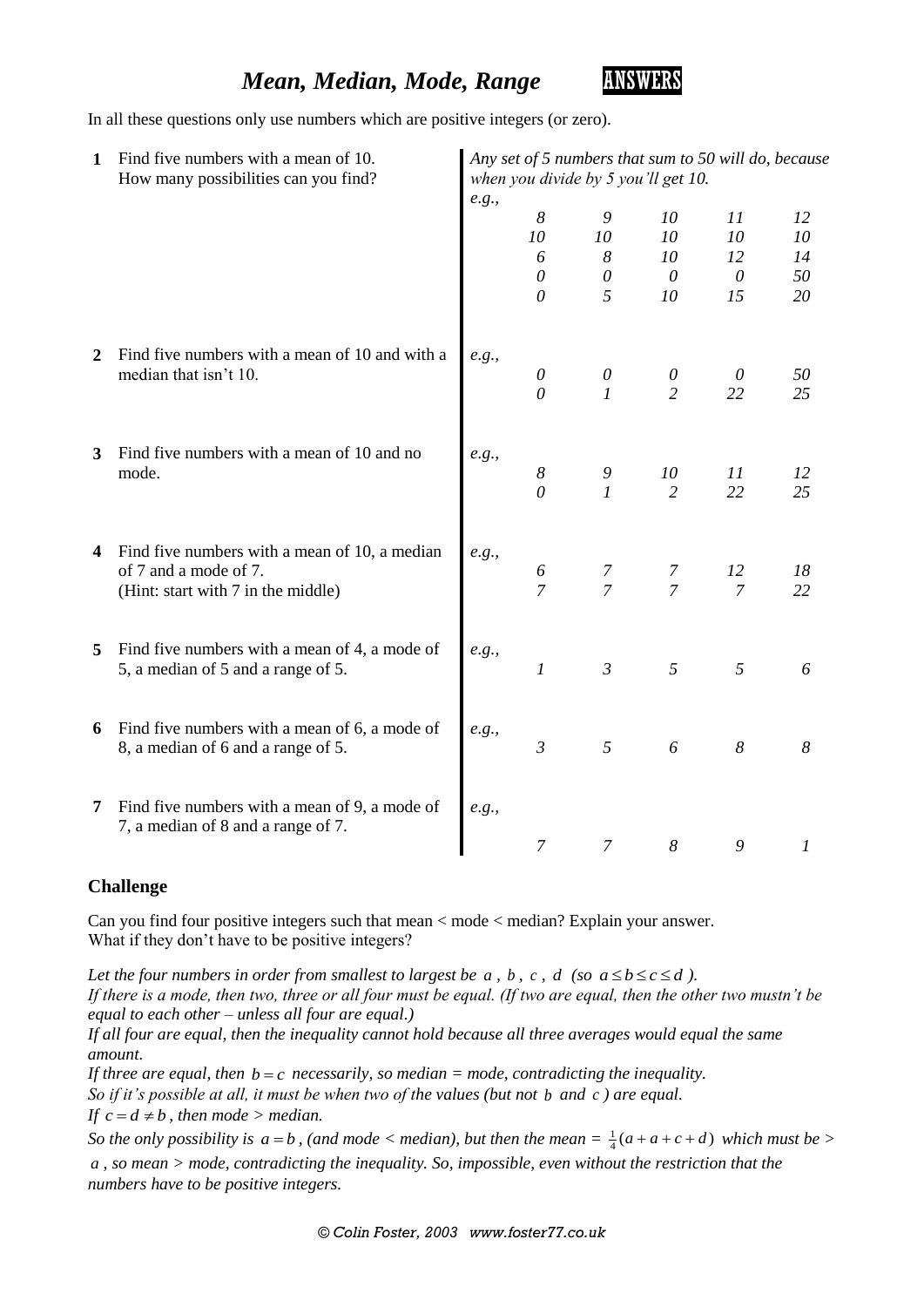# *Possible or Impossible?*

I have a set of numerical values which could be anything, and I want to know whether each of these statements (separately) is possible or impossible.

Can it apply to the *mean*, the *median*, the *mode* or the *range*?

If it's possible, give an example; if impossible, try to say why.

| statement                               | mean | median | mode | range |
|-----------------------------------------|------|--------|------|-------|
| There isn't one.                        |      |        |      |       |
| It's equal to zero.                     |      |        |      |       |
| It's the highest value.                 |      |        |      |       |
| It's the lowest value.                  |      |        |      |       |
| It's greater than any of<br>the values. |      |        |      |       |
| It's less than any of the<br>values.    |      |        |      |       |

# *What if …?*

You have a set of values and you've worked out the mean.

What will happen to the mean if ...

- **1** you add 10 to all the values?
- **2** you subtract 10 from all the values?
- **3** you multiply all the values by 10?
- **4** you divide all the values by 10?
- **5** you square all the values?

Make up some numbers and try it. Try to explain your answers.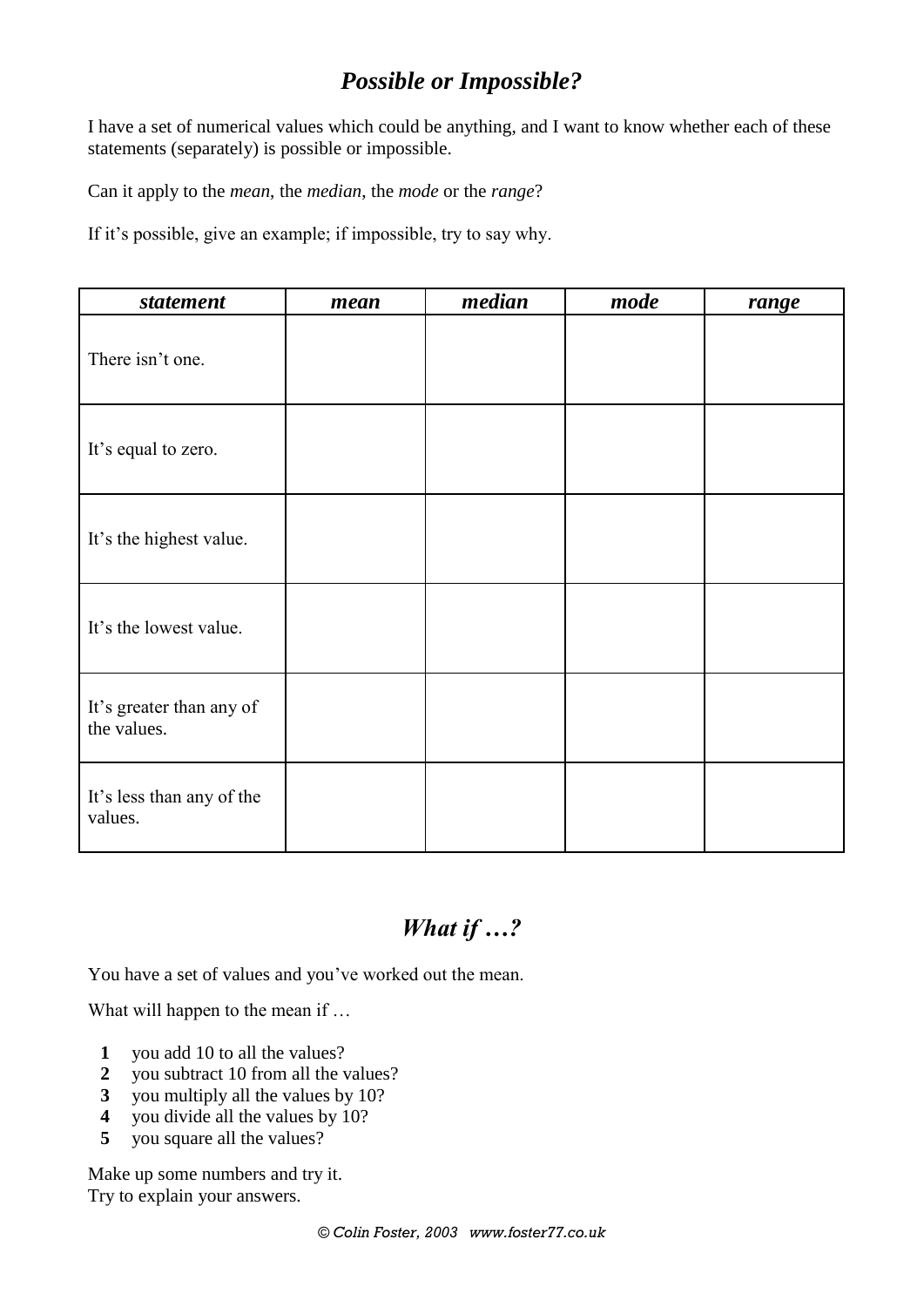# *Possible or Impossible?* **ANSWERS**



I have a set of numerical values which could be anything, and I want to know whether each of these statements (separately) is possible or impossible.

Can it apply to the *mean*, the *median*, the *mode* or the *range*?

If it's possible, give an example; if impossible, try to say why.

| statement                               | mean                                                                                                    | median                                                                                                      | mode                                                  | range                                                                                                      |
|-----------------------------------------|---------------------------------------------------------------------------------------------------------|-------------------------------------------------------------------------------------------------------------|-------------------------------------------------------|------------------------------------------------------------------------------------------------------------|
| There isn't one.                        | Impossible,<br>provided all the<br>values are<br>numbers.                                               | Impossible,<br>provided all the<br>values are<br>numbers.                                                   | Possible; e.g.,<br>1, 2, 3, 4, 5.                     | Impossible,<br>provided all the<br>values are<br>numbers.                                                  |
| It's equal to zero.                     | Possible if all the<br>values are zero or<br>some are negative<br>so that their total<br>comes to zero. | Possible if all the<br>values are zero or<br>some are negative<br>so that the median<br>happens to be zero. | Possible; e.g.,<br>0, 0, 1, 2, 3.                     | Possible if all the<br>values are equal;<br>e.g., 5, 5, 5, 5, 5.                                           |
| It's the highest value.                 | Possible only if all<br>the values are the<br>same.                                                     | Possible only if all<br>the values are the<br>same.                                                         | Possible; e.g.,<br>1, 2, 3, 4, 4.                     | Possible if the<br>lowest value is<br>zero.                                                                |
| It's the lowest value.                  | Possible only if all<br>the values are the<br>same.                                                     | Possible only if all<br>the values are the<br>same.                                                         | Possible; e.g.,<br>1, 1, 2, 3, 4.                     | Possible if the<br>highest value is<br>twice the lowest<br>value; e.g.,<br>3, 4, 5, 6.                     |
| It's greater than any of the<br>values. | Impossible,<br>because the mean<br>represents equal<br>shares of the total<br>amount.                   | Impossible,<br>because the<br>"middle" value<br>can't be more than<br>any of them.                          | Impossible,<br>because it must be<br>an actual value. | Possible if the<br>lowest value is<br>negative; e.g.,<br>$-2, 3, 4, 5.$                                    |
| It's less than any of the<br>values.    | Impossible,<br>because the mean<br>represents equal<br>shares of the total<br>amount.                   | Impossible,<br>because the<br>"middle" value<br>can't be less than<br>any of them.                          | Impossible,<br>because it must be<br>an actual value. | Possible if the<br>values are not very<br>spread out<br>compared with<br>their size; e.g.,<br>7, 8, 9, 10. |

#### *What if …?*

You have a set of values and you've worked out the mean. What will happen to the mean if ...

- **1** you add 10 to all the values? *mean goes up by 10*
- **2** you subtract 10 from all the values? *mean goes down by 10*
- -
- **3** you multiply all the values by 10? *mean is multiplied by 10* you divide all the values by 10?
	-
- **5** you square all the values? *no simple answer;*

 $x^2$   $(\sum x)^2$ *n n*  $\frac{\sum x^2}{n} \neq \left(\frac{\sum x}{n}\right)^2$ , so the answer is not the square of the mean.

Make up some numbers and try it. Try to explain your answers.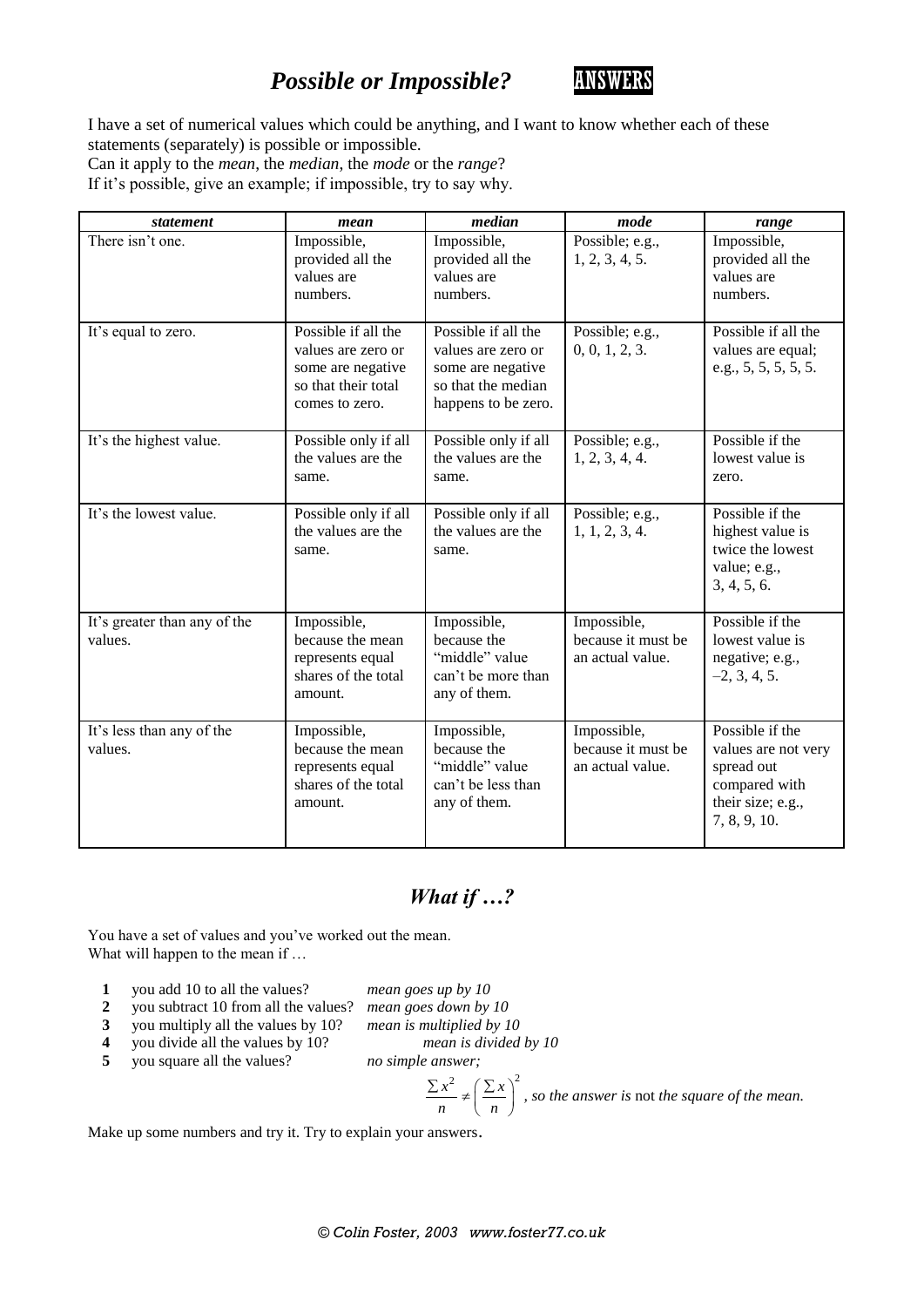# *Advantages and Disadvantages*

What are some of the advantages and disadvantages of using the mean, the mode and the median as averages representing the whole set of data?

|        | advantages                                                                                                                                                                                                                        | disadvantages                                                                                                                                                                                               |
|--------|-----------------------------------------------------------------------------------------------------------------------------------------------------------------------------------------------------------------------------------|-------------------------------------------------------------------------------------------------------------------------------------------------------------------------------------------------------------|
| mean   | takes all the data into account;<br>well-known and understood ("equal"<br>$\bullet$<br>shares");                                                                                                                                  | swayed by extreme values;<br>works only with numbers<br>(e.g., not with colours);<br>not always a possible value<br>$(e.g., "2.4 children")$ ;<br>sometimes it's too much work to do the<br>calculation;    |
| median | not affected by extreme values;<br>can be approximated from cumulative<br>frequency curves;<br>often a possible value<br>$\bullet$<br>(e.g., it's often an integer if the data<br>have to be integers);                           | ignores the actual values of most of the<br>data;<br>works only with numbers that can be<br>ordered (e.g., not with colours);<br>sometimes it's inconvenient to have to<br>put all the data in order first; |
| mode   | not affected by one extreme value;<br>works with qualitative data (e.g.,<br>colours) as well as with numbers;<br>always a possible value<br>(e.g., an integer if the data have to be<br>integers);<br>useful in probability work; | ignores the actual values of much of the<br>data;<br>there isn't always a mode;                                                                                                                             |

Make up an example to illustrate each of the points above.

What other advantages and disadvantages can you think of?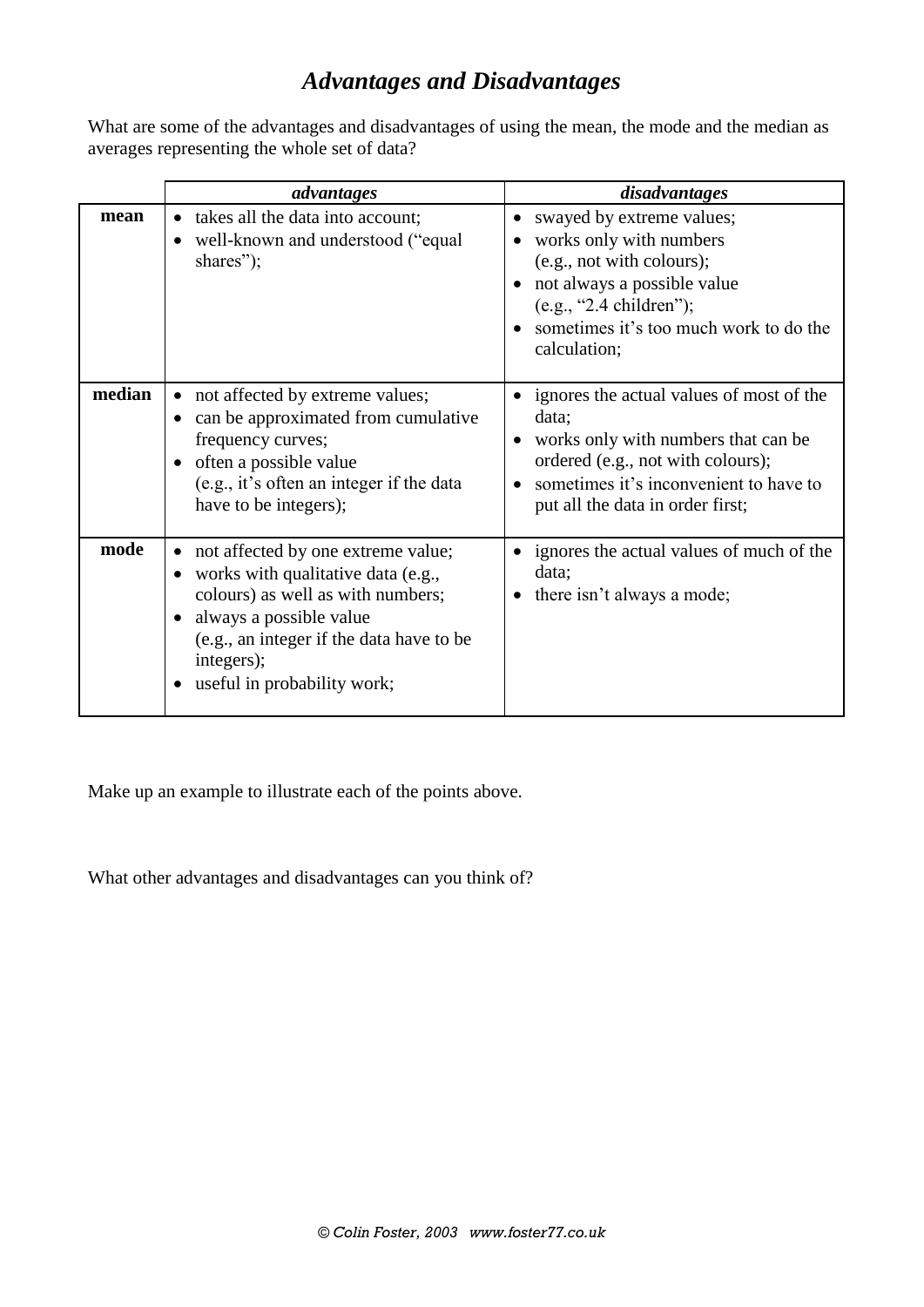## *Routes to School*

James has two possible ways of getting to school:

- **A** He can catch a bus into the town centre and another bus out; or
- **B** He can walk in a different direction and then just catch one (different) bus.

He isn't sure which way is quicker so he decides to time his journey from leaving his front door to arriving at the school gate. He times 20 journeys by route **A** and 20 by route **B**. Here are his results (in minutes).

| <b>Route A</b> |    |    |    |    |    |    |    |    |    |
|----------------|----|----|----|----|----|----|----|----|----|
| 24             | 18 | 14 | 19 | 22 | 23 | 18 | 15 | 22 | 30 |
| 30             | 26 | 22 | 27 | 16 | 22 | 26 | 19 | 19 | 27 |
| <b>Route B</b> |    |    |    |    |    |    |    |    |    |
| 25             | 18 | 21 | 18 | 28 | 21 | 17 | 19 | 26 | 24 |
| 25             | 24 | 21 | 17 | 20 | 22 | 24 | 20 | 24 | 18 |

Work out the mean, median, mode and range for the times for route **A** and for route **B**. Which route do you think James should use, and why?

#### *Routes to School*

James has two possible ways of getting to school:

- **A** He can catch a bus into the town centre and another bus out; or
- **B** He can walk in a different direction and then just catch one (different) bus.

He isn't sure which way is quicker so he decides to time his journey from leaving his front door to arriving at the school gate. He times 20 journeys by route **A** and 20 by route **B**. Here are his results (in minutes).

| <b>Route A</b> |    |    |    |    |    |    |    |    |    |
|----------------|----|----|----|----|----|----|----|----|----|
| 24             | 18 | 14 | 19 | 22 | 23 | 18 | 15 | 22 | 30 |
| 30             | 26 | 22 | 27 | 16 | 22 | 26 | 19 | 19 | 27 |
| <b>Route B</b> |    |    |    |    |    |    |    |    |    |
| 25             | 18 | 21 | 18 | 28 | 21 | 17 | 19 | 26 | 24 |
| 25             | 24 | 21 | 17 | 20 | 22 | 24 | 20 | 24 | 18 |

Work out the mean, median, mode and range for the times for route **A** and for route **B**. Which route do you think James should use, and why?